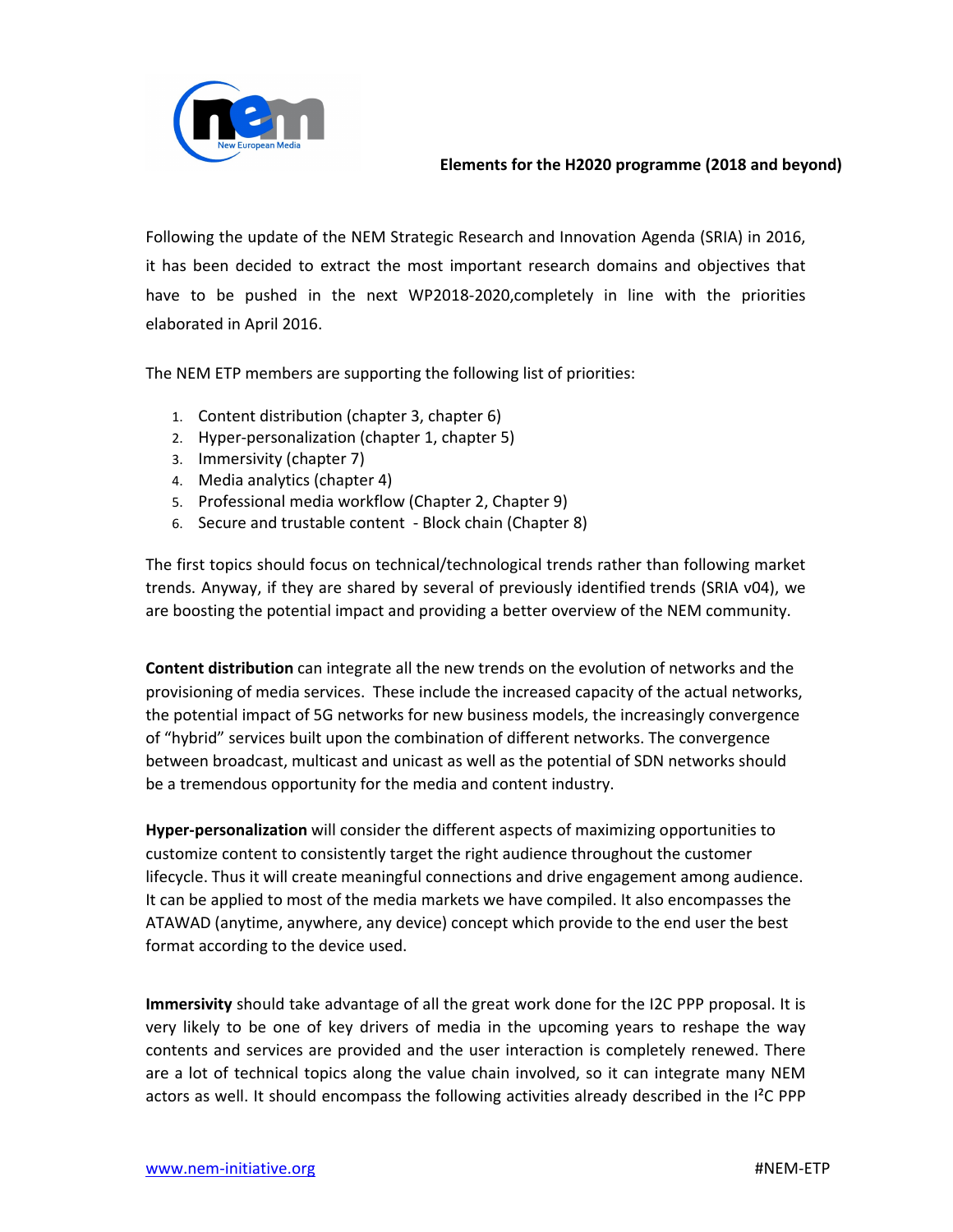

proposal: Storytelling Creation for I2C, Mixed Content Immersive Technology, Content Generation Tools for I2C, Science, Technology and Arts in Immersive and Interactive Media.

**Media analytics** will cover the media analytics tools for Big Data and Social Media, positioning media as a core sector for Big Data technologies including the social media It will also address media search engines which is a potential open field for the European industry. It will contribute to the Hyper-personalisation objective but also to any services which need data extraction.

**Professional media workflow** to address migration, virtualization, co-creation,… aligned with production core technologies. Digital cinema as well as professional content provider workflows have to deeply evaluate new technologies in order to take advantage of thembut also to fit the end-user needs who expect more and more personalised content. As a consequence, the producing environment has to be rethought as well as all the tools used by professional content providers.

**Secure and trustable content -** Block chain seems to be promising for DRM and micro payment between users according to recent experiences and publications. This new technology is still very new but seems to have the potential to fix issues that we have not yet solved. A consistent DRM is still expected from end users and for content providers, and as block chain technology is a contract between two entities without any central point, it seems very promising. In the same way, users are increasingly used to creating content with their mobile and are also interested in selling it, micropayment is the solution and the block chain technology could facilitate one to one payment.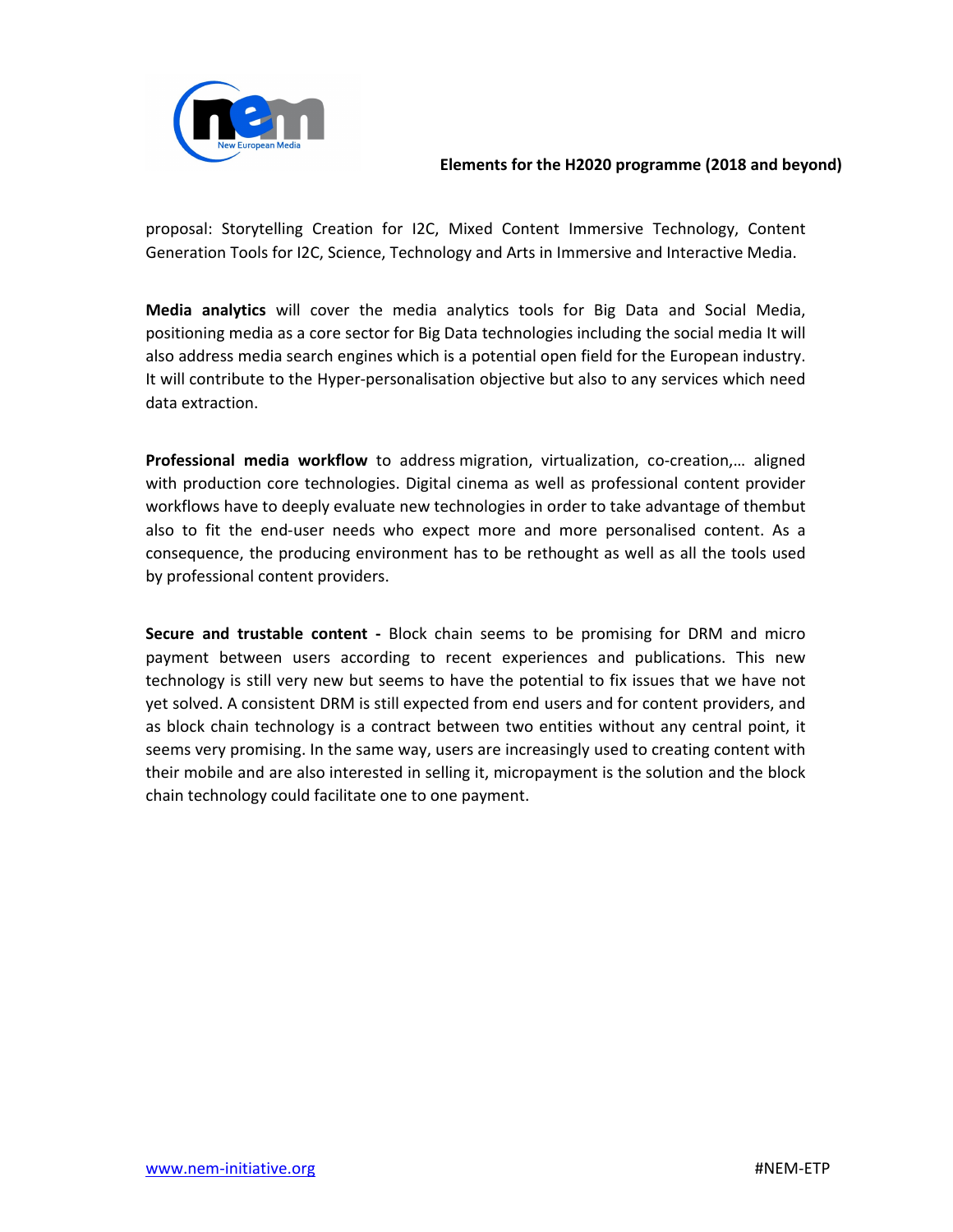

# **NEM Priority list ranking**

### **Output from the April 2016 survey among NEM members**

### **Foreword**

This document provides a first draft list of priorities for the research funding programs WP2018 and beyond in Horizon2020.

### **Methodology:**

To come up with this document, NEM community analyzed the NEM SRIA of 2014, compared it with current and future call programs of Horizon2020 and identified new challenges via a qualitative survey amongst NEM members by mid-February 2016. These topics were listed in a survey comprising 109 topics grouped in 23 chapters which was distributed amongst NEM members, following the NEM General Assembly in mid-March. 37 NEM members took part, each had 5 points to distribute amongst the overall 109 topics (for the outcome of this survey please see the excel list attached). The priorities that were voted for most constitute this NEM priority list ranking: The NEM editing group has selected the topic chapters which got more than 4 points, 16 of them are listed below in document.

The editing group proposed also to merge the following chapters together:

- Emotional monitoring, user behavior & Interaction
- Open & Big Data + data analytics

## **List of the most important topics**

#### **Transversal aspects:**

Two transversal aspects of future research funding programmes were stressed by the participants of the survey:

- 1. **A more dedicated focus on societal challenges**, i.e. the cultural, societal and political aspects of the creative sector, and how ICT can support progress in this field (e.g. Big Data analytics vs. privacy, User Generated Content)
- 2. **A more dedicated focus on the different creative sectors and their potential synergies:** fashion, film, design, publishing, broadcasting and games all have their own, specific innovation strategies, and also areas where these overlap - yet project calls do not yet focus on different creative sectors, but on the creative industries as a whole - which does not reflect reality (yet).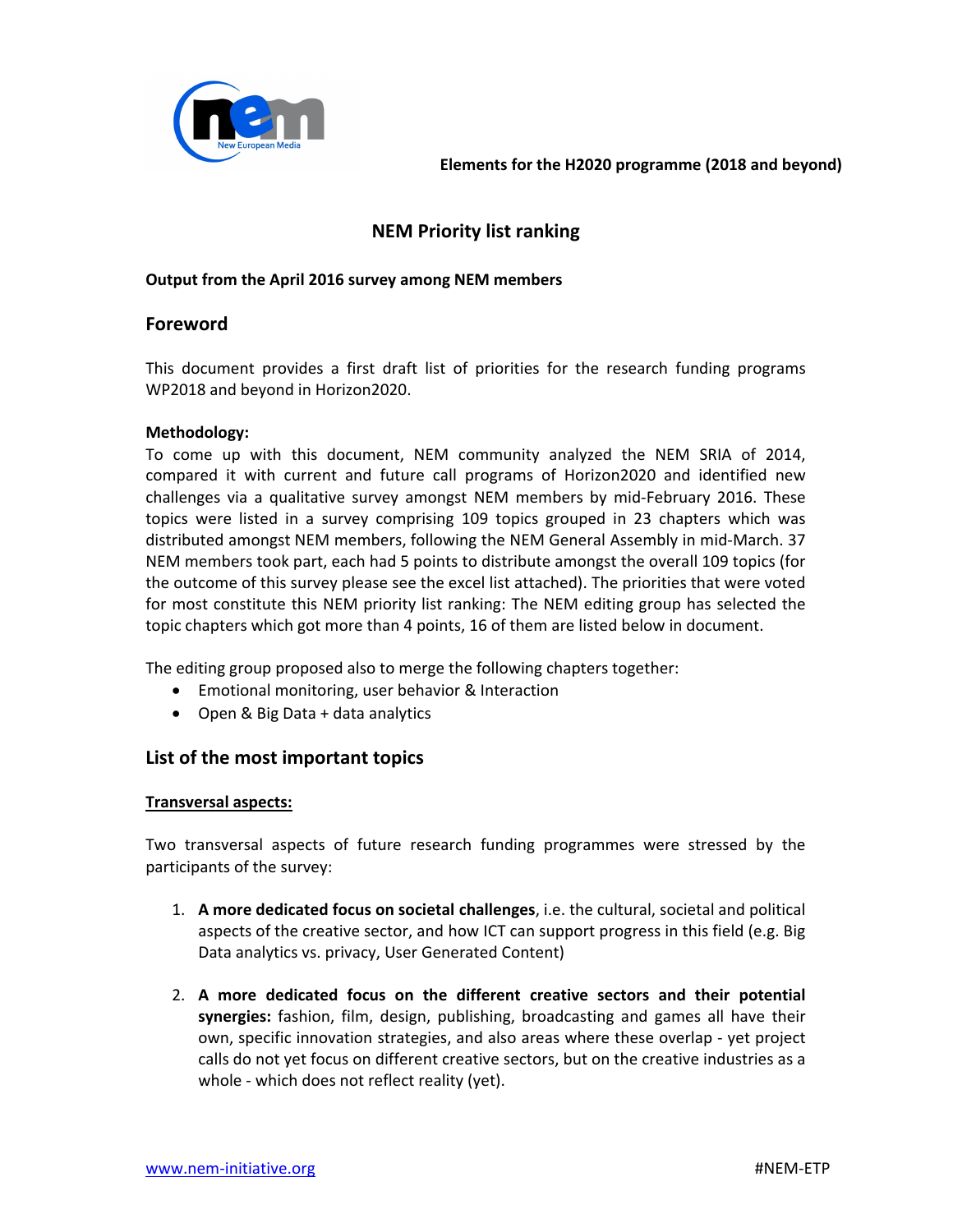

The editing group would also like to point out that several other transversal aspects were not part of the survey yet, but should be taken even more into consideration in future programs. This concerns especially:

- a stronger focus on market-uptake in the overall concept of H2020 programs, including: legal aspects, market research & testing, business modeling, sustainability etc.
- a stronger focus on international cooperation
- a stronger focus on accessibility (which can be seen as part of the societal challenges)

The editing group also stressed the interest in applying these technologies to any media & content sectors such as Digital cinema, Book publishing, design, fashion, music, … through large pilots which could show and validate the relevance of the solutions.

## **Technological aspects:**

# **Chapter 1 (5+18<sup>1</sup> ): Emotional monitoring, user behavior + Interaction**

1.1 - Natural Human Machine interaction & Value added contents - Augmented and virtual reality experience on advanced devices (glasses, windscreen, TV, mobile, 3D/holographic content and displays, haptic rendering brain-computer interfaces, physiological computing, wearables)

1.2 - Adaptive and personalized storytelling - collective memory and heritage built on-the-fly combining different content formats

1.3 - New ways of interaction in complex working environments (eg natural walking interfaces, and whole-body involvement in VR, collaborative interaction in VR)

# **Chapter 2 (1<sup>2</sup> ): Creation and Authoring of Audio/Visual Content**

2.1 - Immersive Content formats for both video and audio

2.2 - Media-centric IoT – applied to the capture of user-generated content – the prosumer and social networks and in the professional environment of object-based media

2.3 - Media orchestration – (tools for) managing multiple, heterogeneous devices over multiple, heterogeneous networks, to create interactive and immersive experiences.

4.2 - Digital geometry processing: (tools for denoising), consolidation, registration, reconstruction, classification, matching, parameterization

### **Chapter 3 (20): Media convergence**

- 3.1 Internet of things
- 3.2 Augmented Reality

 1 in the original excel sheet: chapters 5 & 18

 $2$  in the original excel sheet: chapter 1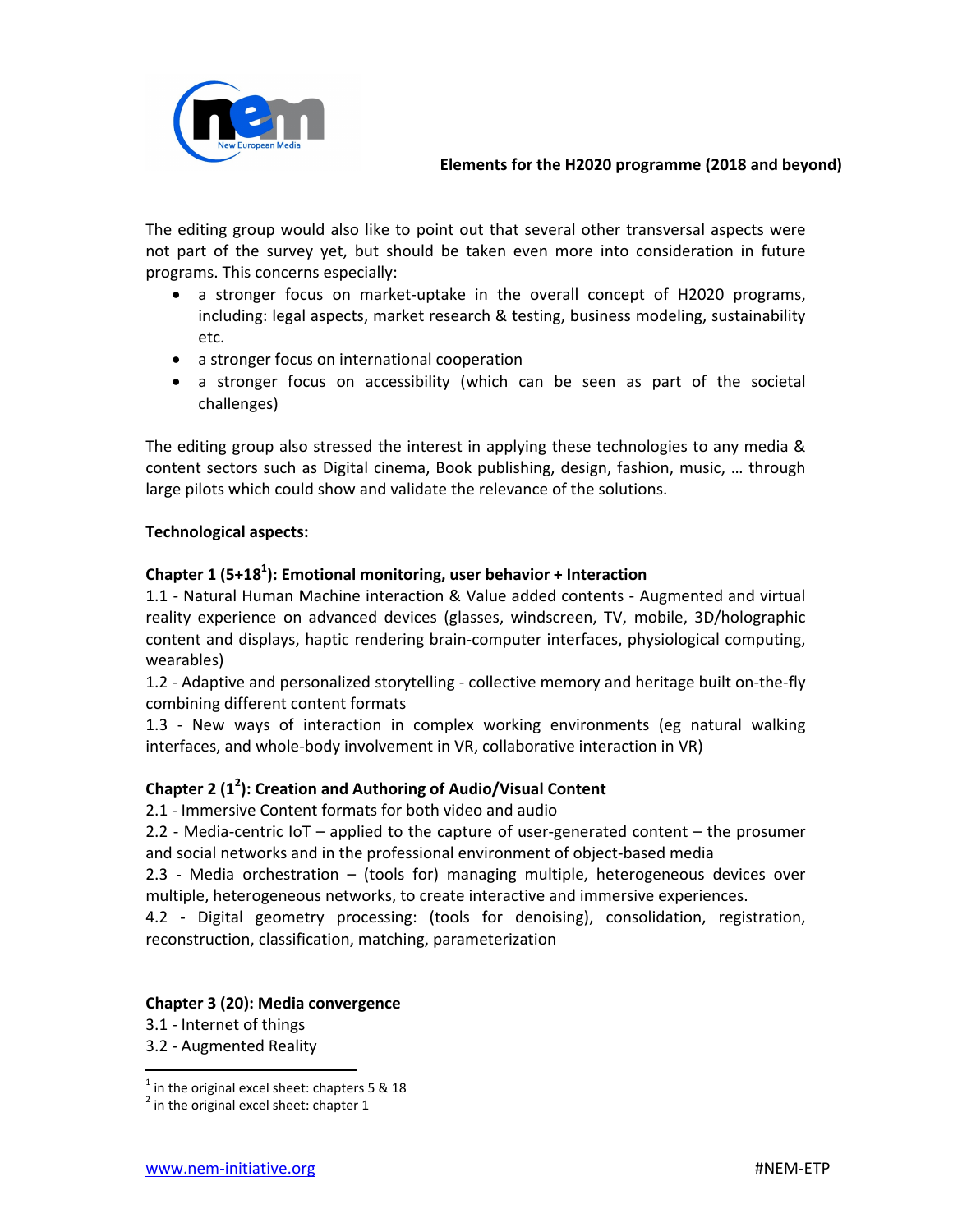

# **Chapter 4 (6&13<sup>3</sup> ): Open & Big Data + Data analytics**

4.1 - Media and Usage Data analytics in order to propose better services, such as hyperpersonalization and recommendation.

# **Chapter 5 (7<sup>4</sup> ): User personalisation, individual experience, service innovation**

5.1 - Contextualization to take personalization a step further by adding situation, predictive, and real-time elements to existing tenets of personalization

# **Chapter 6 (17<sup>5</sup> ): Content delivery**

6.1 - Anytime, Anywhere, Any Device (ATAWAD)

# **Chapter 7 (10<sup>6</sup> ): New formats**

7.1 - 3D Virtual/augmented reality using new devices (glasses, 3D Screen, windscreen display,...)

# **Chapter 8 (16<sup>7</sup> ) : Secure and trustable content**

8.1 - Digital Rights Management and content protection, in particular, with the development of user-friendly systems that offer protection without hampering the user experience while at the same time communicating clearly all the relevant information

Automated expression of rights (digital rights information management), machine-readable, in order to facilitate identification, negotiations and transactions concerning protected digital works

8.2 - Digital Rights Management (DRM) interoperability across value chain (or standard solution)

# **Chapter 9 (8<sup>8</sup> ): Storage, cloud**

9.1 - Use of the cloud for the production and distribution of media, both between businesses and to the end user

 $\overline{a}$ 

 $3$  in the excel sheet: chapter 6 & 13

 $<sup>4</sup>$  in the excel sheet: chapter 7</sup>

<sup>&</sup>lt;sup>5</sup> in the excel sheet: chapter 17

 $<sup>6</sup>$  in the excel sheet: chapter 10</sup>

 $<sup>7</sup>$  in the excel sheet: chapter 16</sup>

 $^8$  in the excel sheet: chapter 8